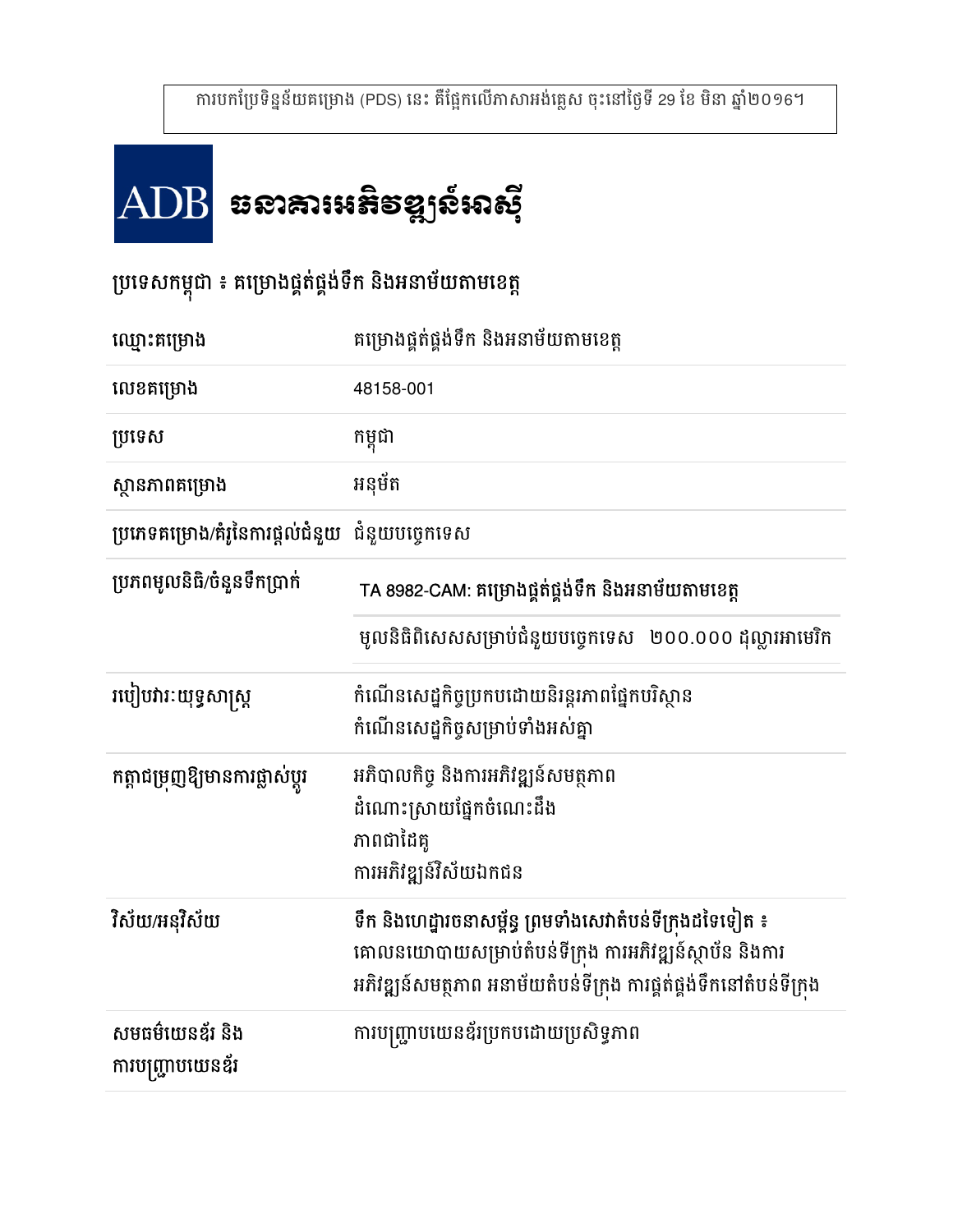| ការពណ៌នា                                                          | គម្រោងនេះមានសង្គតភាពទៅនឹង (១) យុទ្ធសាស្រ្តចតុកោណរបស់<br>រាជរដ្ឋាភិបាលដំណាក់កាលទី៣ ដើម្បីកំណើន ការងារ សមធម៌ និង<br>ប្រសិទ្ធភាព (២) ផែនការយុទ្ធសាស្ត្រអភិវឌ្ឍន៍ជាតិនៃព្រះរាជាណាចក្រ<br>កម្ពុជាសម្រាប់ឆ្នាំ២០១៤-២០១៨ និង (៣) ផែនការរបស់រាជរដ្ឋាភិបាល<br>ដើម្បីសម្របសម្រួលភាពជាដៃគូវិស័យឯកជន ពង្រឹងការគ្រប់គ្រងការងារ<br>ផ្គត់ផ្គង់ទឹករបស់រដ្ឋ និងធ្វើសមាហរណកម្មការផ្គត់ផ្គង់ទឹកនៅតំបន់ទីក្រង<br>និងការគ្រប់គ្រងបរិស្ថាននៅតំបន់ទីក្រង។ គម្រោងនេះ គាំទ្រដល់ផែនការ<br>ប្រតិបត្តិការទឹករបស់ធនាគារអភិវឌ្ឍន៍អាស៊ី ឆ្នាំ២០១១-២០២០ ដើម្បីធ្វើ<br>ឱ្យប្រសើរឡើងនូវប្រសិទ្ធភាពនៃសេវាផ្គត់ផ្គង់ទឹក។ PPTA នឹងធ្វើការរៀប<br>ចំយុទ្ធសាស្ត្រមួយ ព្រមទាំងផែនទីបង្ហាញផ្លូវសម្រាប់វិស័យទឹក និង<br>អនាម័យនៅតំបន់ទីក្រុងរបស់ព្រះរាជាណាចក្រកម្ពុជា។ គម្រោងនេះ ក៏<br>មានសង្គតភាពផងដែរទៅនឹងសរសរស្តម្ភចំនួន២ នៃសរសរស្តម្ភទាំង៣<br>របស់យុទ្ធសាស្ត្រភាពជាដៃគូប្រចាំប្រទេសនៃធនាគារអភិវឌ្ឍន៍អាស៊ី<br>សម្រាប់ព្រះរាជាណាចក្រកម្ពុជា ដែលក្នុងនោះរួមមានជាអាទិ៍ សរសរស្តម្ភ<br>ទី១ ដែលសំដៅចំពោះការពង្រឹងការតភ្ជាប់ទំនាក់ទំនងនៅជនបទ ទីក្រុង<br>និងតំបន់ទាំងមូល តាមរយៈការវិនិយោគទៅលើហេដ្ឋារចនាសម្ព័ន្ធ<br>និង<br>សេវាផ្គត់ផ្គង់ទឹក និងអនាម័យ និង សរសរស្តម្ភទី៣ ដែលផ្តោតលើ<br>កិច្ចគាំទ្រការគ្រប់គ្រងវិស័យសារធារណៈ តាមរយៈការជួយធ្វើវិមជ្ឈការ<br>និងពង្រីកសមត្ថភាពគ្រប់គ្រងហិរញ្ញវត្ថុសាធារណៈ សម្រាប់វិស័យផ្គត់ផ្គង់<br>ទឹក និងអនាម័យ។ |
|-------------------------------------------------------------------|----------------------------------------------------------------------------------------------------------------------------------------------------------------------------------------------------------------------------------------------------------------------------------------------------------------------------------------------------------------------------------------------------------------------------------------------------------------------------------------------------------------------------------------------------------------------------------------------------------------------------------------------------------------------------------------------------------------------------------------------------------------------------------------------------------------------------------------------------------------------------------------------------------------------------------------------------------------------------------------------------------------------------------------------------------------------------------------------------------------------------------------------------------------------------------------------------------------------------------------------------------------------------------------------|
| សនិទានភាពគម្រោង<br>និងការតភ្ជាប់ទៅនឹង<br>យុទ្ធសាស្ត្រប្រទេស/តំបន់ | ចាប់តាំងពីពេលដែលប្រទេសកម្ពុជាបានធ្វើសមាហរណកម្មទៅក្នុងសហ-<br>គមន៍អភិវឌ្ឍន៍អន្តរជាតិ ក្រោយពេលបោះឆ្នោតក្នុងឆ្នាំ១៩៩៣ ប្រទេស<br>កម្ពុជាបានបន្តធ្វើការកសាង និង ធ្វើឱ្យមានភាពធូរស្រាលឡើងវិញពី<br>អតីតកាលដែលរងផលប៉ះពាល់ពីជម្លោះ ដែលរួមមានសង្គ្រាមរយៈពេល<br>ជាង២០ឆ្នាំ។ ការវិនិយោគទៅលើវិស័យទឹក និងអនាម័យក្នុងតំបន់ទីក្រុង<br>បានផ្តោតជាចម្បងទៅលើរាជធានីភ្នំពេញដែលជាទីក្រុងធំបំផុត។<br>ការ<br>អភិវឌ្ឍន៍ហេដ្ឋារចនាសម្ព័ន្ធ និង ការអភិវឌ្ឍន៍ស្ថាប័ននៅតាមទីរួមខេត្ត<br>បានរងផលប៉ះពាល់ពីការវិនិយោគក្នុងកម្រិតមិនគ្រប់គ្រាន់ ដោយពឹងផ្អែក<br>ភាគច្រើនទៅលើជំនួយអភិវឌ្ឍន៍ផ្លូវការពីដៃគូអភិវឌ្ឍន៍ទ្វេភាគី និងពហុភាគី<br>ជាច្រើនសម្រាប់កិច្ចគាំទ្រហិរញ្ញវត្ថុ<br>ក្នុងនោះរាប់បញ្ចូលទាំងធនាគារ<br>អភិវឌ្ឍន៍អាស៊ីផងដែរ។                                                                                                                                                                                                                                                                                                                                                                                                                                                                                                                                                                                           |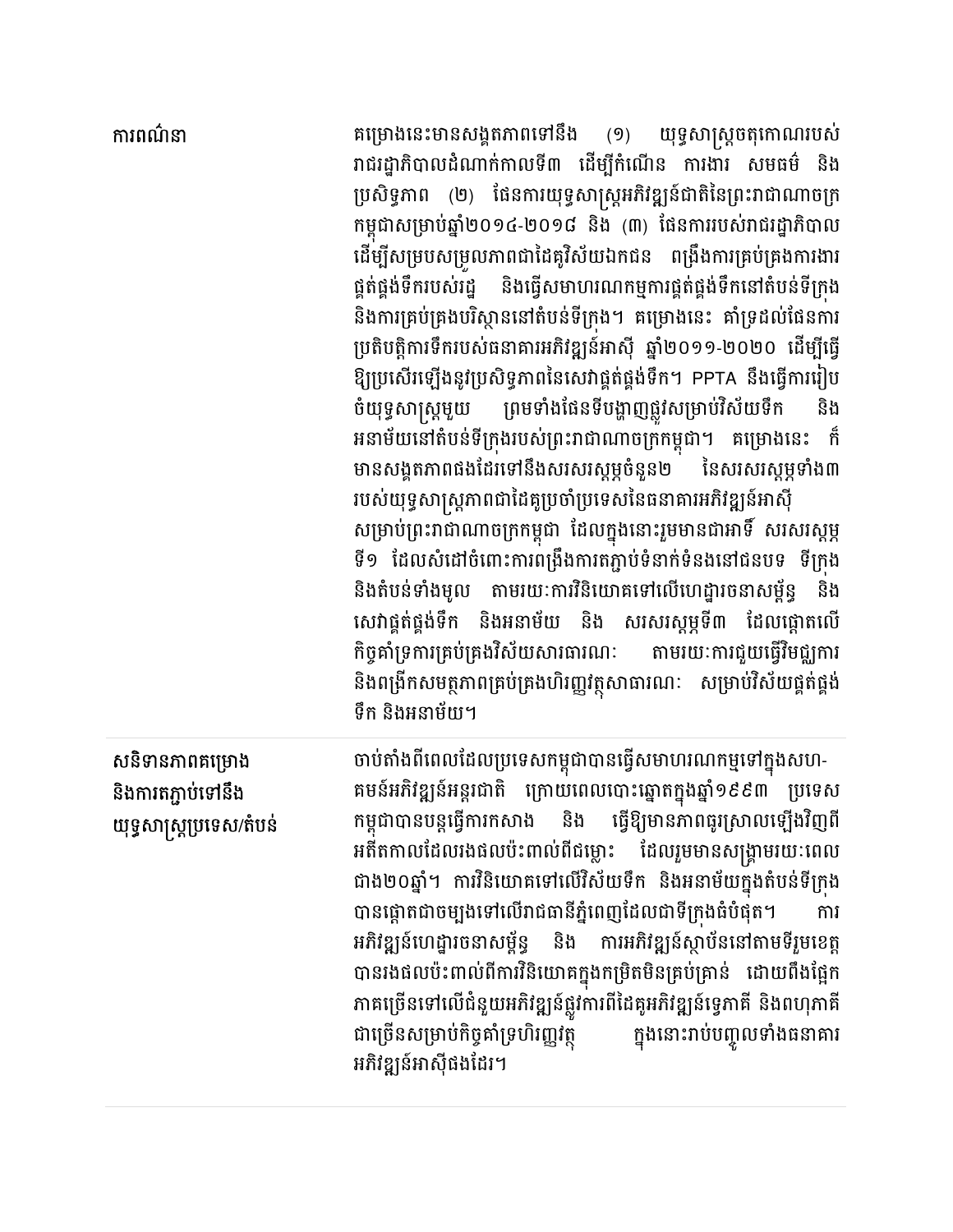ហេដ្ឋារចនាសម្ពន្ធ នងសេវាផ្គត់ផ្គងទឹក នងអនាមយនោតបនទក្រុង ដែល មានលក្ខណៈមនគ្របគ្រាន ក្រ នគ្របគ្រាន ត្រូវបានគេមេលឃេញយាងច្បាសនោក្នុង ប្រទេសទាងមូល ដេលបណ្តាលខ្យ (១) វាងស្ទះចពោះកណេនសេដ្ឋកច្ច នងការអភិវឌ្ឍនរសយទេសចរណ (២) សេវាគ្មានប្រសទ្ធភាព នងការ ផ្គត់ផ្គង់ទឹកដែលមិនទទួលបានចំណូលខ្ពស់ (៣) ការផ្គត់ផ្គង់ទឹក និងការ គ្របដណ្តបទោលេកាកសណលរារក្នុងកម្រតទាប (៤) ការរចរលបរស្ថាន នង (៥) លក្ខខណ្ឌសុខភាពមនល្អ ជាពសេស នៅក្នុងសហគមនក្រក្រ។ នាយកដ្ឋានទកស្អាត (DPWS) នេក្រសួងឧស្សាហកម្ម នងសប្បកម្ម (MIH) ទទួលខុសត្រូវចំពោះការសម្របសម្រួល គោលនយោបាយ នង ការរៀបចំលិខិតបទដ្ឋានគតិយុត្តិ យុត្ត ស្តពការផ្គតផ្គងទកនោតបនទក្រុងក្នុង ព្រះរាជាណាចក្រកម្ពុជា។ អនាមយនោតបនទក្រុង គជាការទទួលខុសត្រូវ បឋមរបស់ក្រសួងសាធារណការ នងដកជញ្ចូន (MPWT) តាមរយៈមន្ទរ ដែលជាខ្សេបណ្តោយថ្នាក់ខេត្តរបស់ក្រសួង នង រួមមានការសម្របសម្រួល គោលនយោបាយ នង លខតបទដ្ឋានគតយុត្ត។ ការបបេកការទទួល ខុសត្រូវចំពោះការផ្គត់ផ្គង់ទឹកនោតបនទីក្រុង និង អនាមយតបនទីក្រុង បាននាខ្យខ្វះការសម្របសម្រួល នង ការធ្វេសមាហរណកម្មសេវាទូទាង ប្រទេស ហេយនរន្តរភាពផ្នេកហរញ្ញរត្ថុនេបញ្ហាអនាមយនេះ បានរងផល

ផលប៉ះពាល់

ប៉ះពាល់យ៉ាងធ្ងន់ធ្**រ**។

**របន្**ផលគម្រោ**ខ** 

ការពណ៌នាអំពីលទ្ធផល

វឌ្ឍនភាពឆ្ពោះទៅរកលទ្ធផល

ការពណនាអពទន្នផលគម្រោង

ទីតាំងភូមិសាស្ត្រ

ទឌ្ឍនឝាពនេឝារអនុទឌ្គន

ស្ថានភាពនេរឌ្ឍនភាពអនុវត្ត (ទន្នផល សកម្មភាព នង បញ្ហា)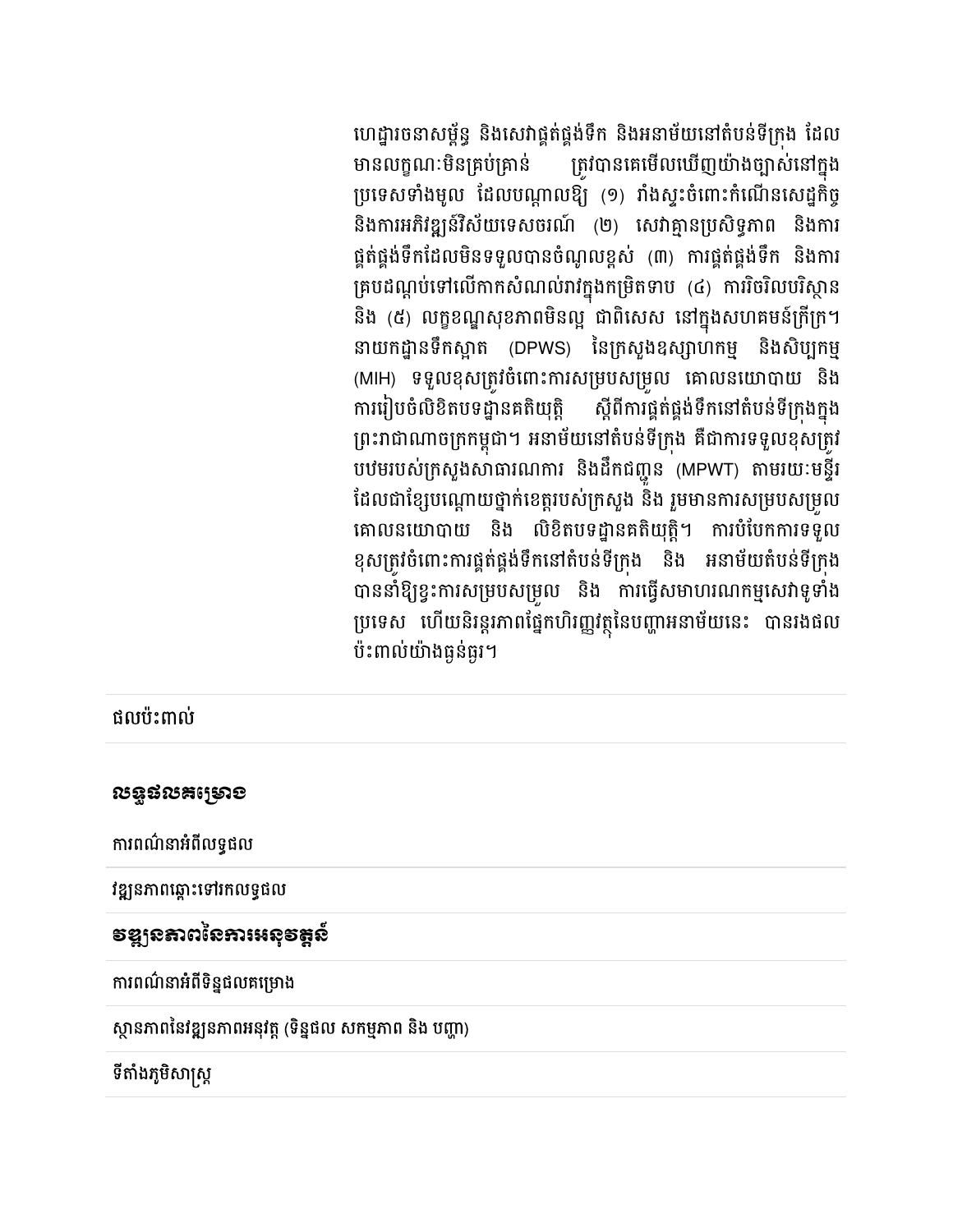### សខ្ទេមអំពីមញ្ញាមរិស្ថាន និខមញ្ញាសទ្ធម

ទិដ្ឋភាពផ្នែកបរិស្ថាន

ការដោះស្រាយផលបះពាលដោយមនស្មគ្រចត្ត

ជនជាតិដើមភាគតិច

#### ភារប្រាស្រ័យនាក់ធខ ភារទូលរួម តិខភារពិគ្រោះយោមល់ខាមួយអួកពាក់ព័ន្ធ

ក្នុងអឡុងពេលនេការរៀបចគម្រោង

ក្នុងអឡុងពេលនេការអនុវត្តនគម្រោង

#### អាយាសន្នដឹងប្

- **សេវាទប្រក្សា** រាលទប្រក្សាទាងអស នងត្រូវបង្កលក្ខណៈឱ្យចូលរួមតាមរយៈក្រុមហុនមួយ ឬ ច្រេន។ ជនួយ បច្ចេកទេសនេះ នងតម្រូវខ្យួមានមុខតំណេងចំនួន៤ និង សេវាទប្រក្សាអន្តរជាតិចំនួន ១៦នាក់ ក្នុងមួយខេ ព្រមទាងមុខតណេងចនួន ១០ នង សេវាទប្រក្សាជាតិចនួន ៥០នាក់ក្នុងមួយខេ។ ADB/CDIA នងធ្វេការជ្រេសរេស ព្រមទាងបង្កលក្ខណៈខ្យួទប្រក្សាបានចូលរួមបម្រេការងារ យោងតាមគោលការណណេនារបស់ធនាគារអភវឌ្ឍនអាសុ $\hskip2cm$  ស្តពការប្រ បញ្ចាសទប្រក្សា (គោលការណណេនាឆ្នាំ២០១៣ ដែលមានការកេសម្រល់ជាបន្តបន្ទាប់) ព្រមទាងការរៀបចំ ដទេទេ្យត ដេលមានលក្ខណៈគូរជាទពេញចត្តចពោះធនាគារអភវឌ្ឍនអាសុ ស សម្រាប់ការ ជ្រេសរេស នង ការចូលរួមបម្រេការងារពទប្រក្សាជាត។ គេនងអនុវត្តរធសាស្ត្រជ្រេសរេស ដែលមានមូលដ្ឋានផ្អេកលេគុណភាព នងតម្លេ ដោយប្រេប្រាសធលធ្យេបររាងគុណភាព នងតម្លេ 90:10 អាស្រយដោយតម្រូវខ្យមានគុណភាពបច្ចេកទេសក្នុងកម្រតមួយខ្ពស។ ទប្រក្សាកនង តម្រូវខ្យួច្នេសបច្ចេកទេសខ្លួៗផងដេរ។
- !ទJកម 2/Cក(ច-8ក-2មជន4យបច6កទន ន . ង-ãY8នធ{M|Mង-បsមGYüPL. ស្តពការដកសាចប្រាកជំនួយបច្ចេកទេសរបស់ធនាគារអភវឌ្ឍនអាសុ (ខេឧសភា ឆ្នា២០១០ ដេលមានការកេសម្រួលជាបន្តបន្ទាប)។ ទ<sub>ែ</sub> ទីប្រឹក្សាអាចធ្វើលទ្ធកម្មឧបករណ៍សម្ភារៈតាមរយៈ ការទិញដោយយោងទៅតាមគោលការណ៍ណែនាំ ស្តីពីលទ្ធកម្មរបស់ធនាគារអភិវឌ្ឍន៍អាស៊ី (គោលការណណេនាឆ្នាំ២០១៥ ដែលត្រូវបានកេសម្រល់ជាបន្តបន្ទាប់)។ ឧបករណសម្ភារៈដែល បានធ្វេលទ្ធកម្ម នងត្រូវធ្វេីរទៅឱ្យអង្គភាពគ្របគ្រងគម្រោងនៅពេលបញ្ចបជំនួយបច្ចេកទេសនេះ។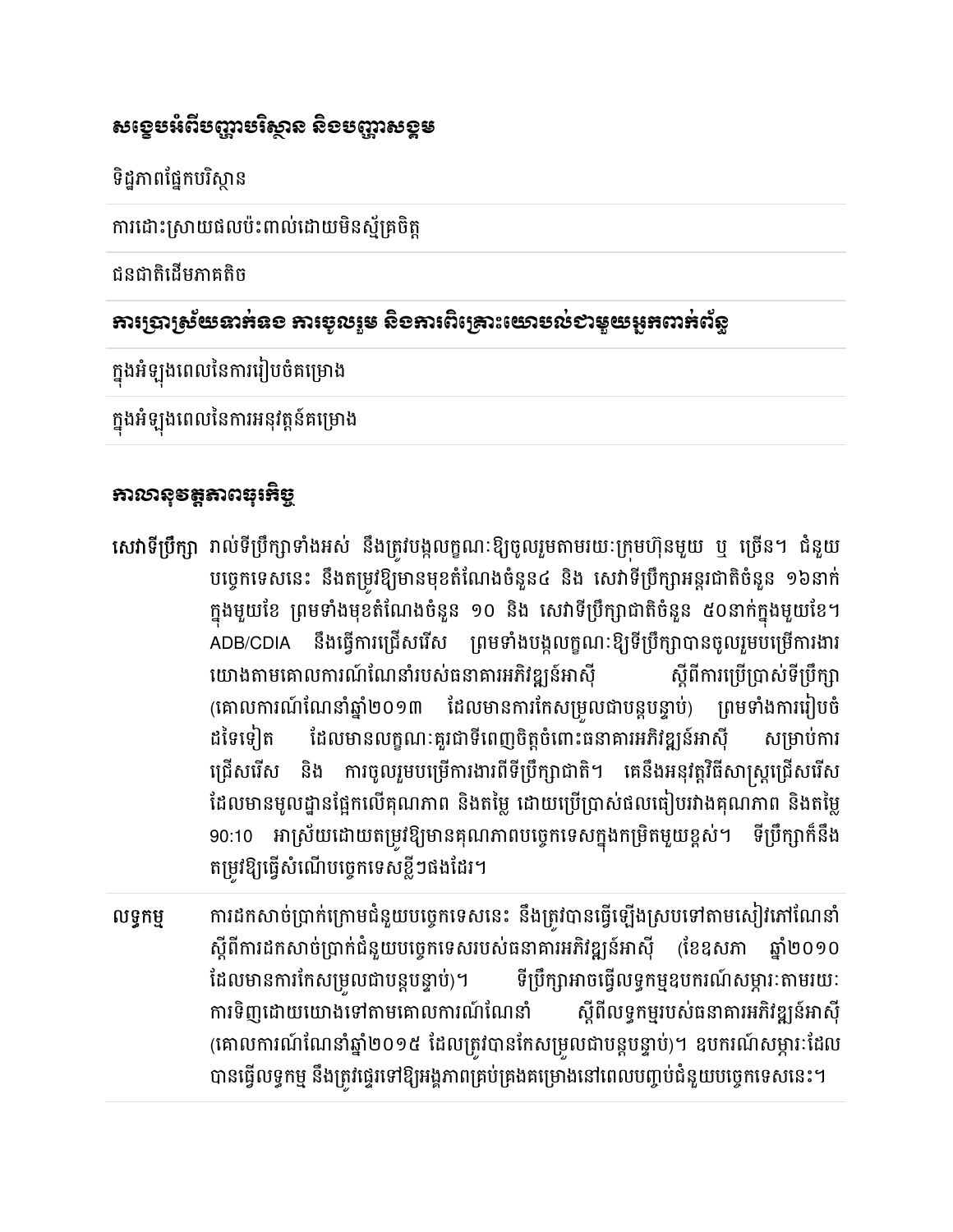| <b>បុ</b> ឌ្គលិគឧន្ទលខុសត្រូទ                |                                                                                                                                                                                                                                                        |
|----------------------------------------------|--------------------------------------------------------------------------------------------------------------------------------------------------------------------------------------------------------------------------------------------------------|
| មន្ត្រីធនាគារអភិវឌ្ឍន៍អាស៊ីដែលទទួលខុសត្រូវ   | Michael White                                                                                                                                                                                                                                          |
| នាយកដ្ឋានធនាគារអភិវឌ្ឍន៍អាស៊ីដែលទទួលខុសត្រូវ | នាយកដ្ឋានអាស៊ីអាគ្នេយ៍ (SERD)                                                                                                                                                                                                                          |
| ផ្នែករបស់ធនាគារអភិវឌ្ឍន៍អាស៊ីដែលទទួលខុសត្រូវ | ផ្នែកអភិវឌ្ឍន៍តំបន់ទីក្រុង និងទឹក នៃ SERD                                                                                                                                                                                                              |
| ទីភ្នាក់ងារប្រតិបត្តិ                        | ក្រសួងសាធារណការ និងដឹកជញ្ជូន<br>ជាន់ទី១ អគារខាងលិច<br>កែងមហាវិថីព្រះនរោត្តម និងផ្លូវ ១០៦<br>រាជធានីភ្នំពេញ ព្រះរាជាណាចក្រកម្ពុជា<br>ក្រសួងឧស្សាហកម្ម និងសិប្បកម្ម<br>អគារលេខ ៤៥ មហាវិថីព្រះនរោត្តម (៤១), ១២២០៥<br>រាជធានីភ្នំពេញ ព្រះរាជាណាចក្រកម្ពុជា |

| <b>ການອົ</b> ສາສ                                       |                  |
|--------------------------------------------------------|------------------|
| ការអនុម័តលើទស្សនទាន                                    |                  |
| បេសកកម្មស្វែងរកការពិត                                  |                  |
| កិច្ចប្រជុំត្រួតពិនិត្យឡើងវិញរបស់ថ្នាក់គ្រប់គ្រង (MRM) |                  |
| ការអនុម័ត                                              | ២៨ តុលា ២០១៥     |
| បេសកកម្មត្រួតពិនិត្យលើកចុងក្រោយ                        |                  |
| បច្ចុប្បន្នភាព PDS លើកចុងក្រោយ                         | ០៤ វិច្ឆិកា ២០១៥ |